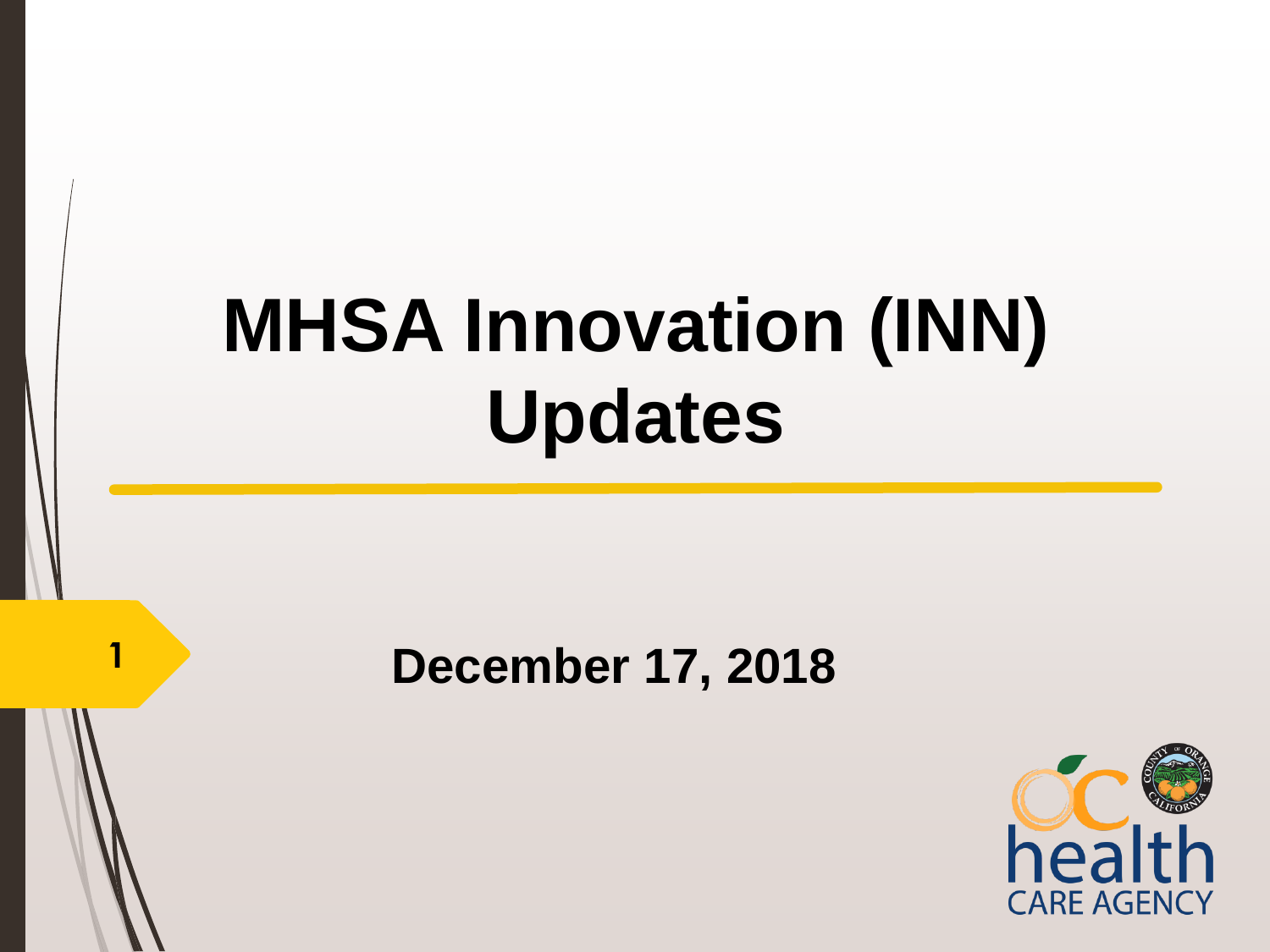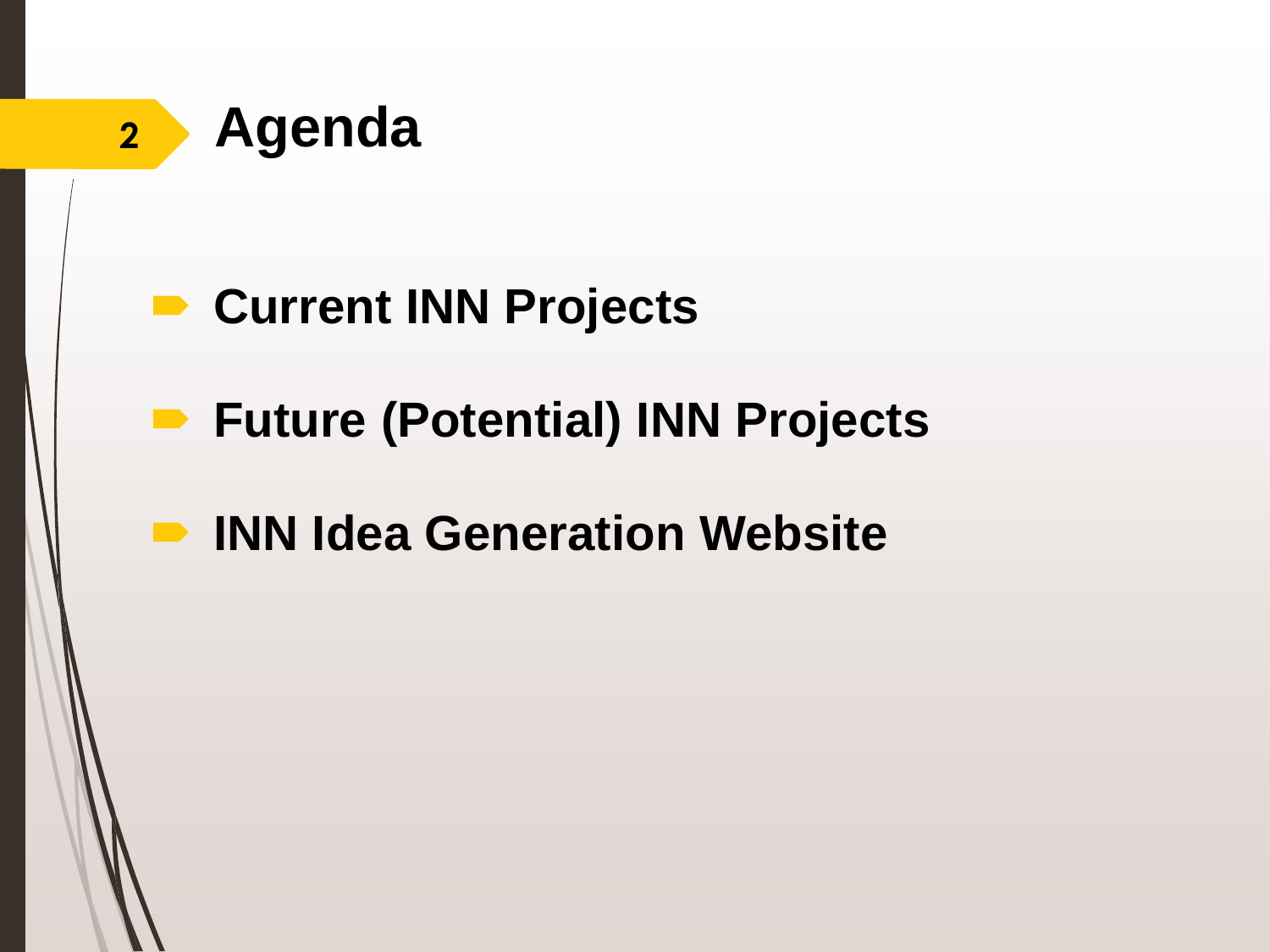# **Current INN Projects**

Work in<br>Progress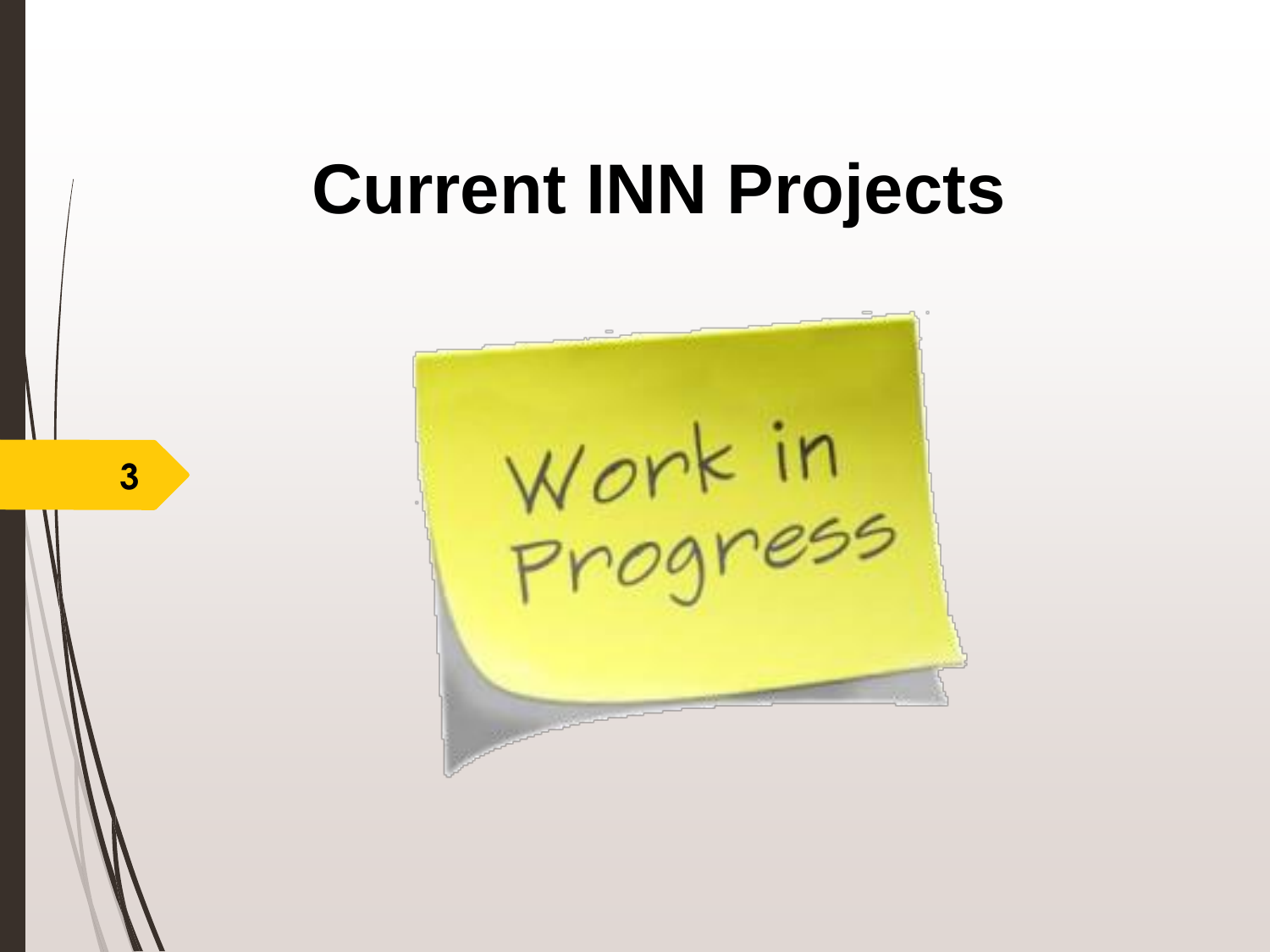## **Behavioral Health Services for Military Families**

**This project provides support to military-connected families throughout Orange County. Services include screening and assessment, case management, counseling, education, and referrals and linkages to behavioral health and support services.** 

#### ■ Launched July 1, 2015

- **Currently in its final year under INN**
- Will transition to PEI on July 1, 2019
	- **PEI recommendation #4**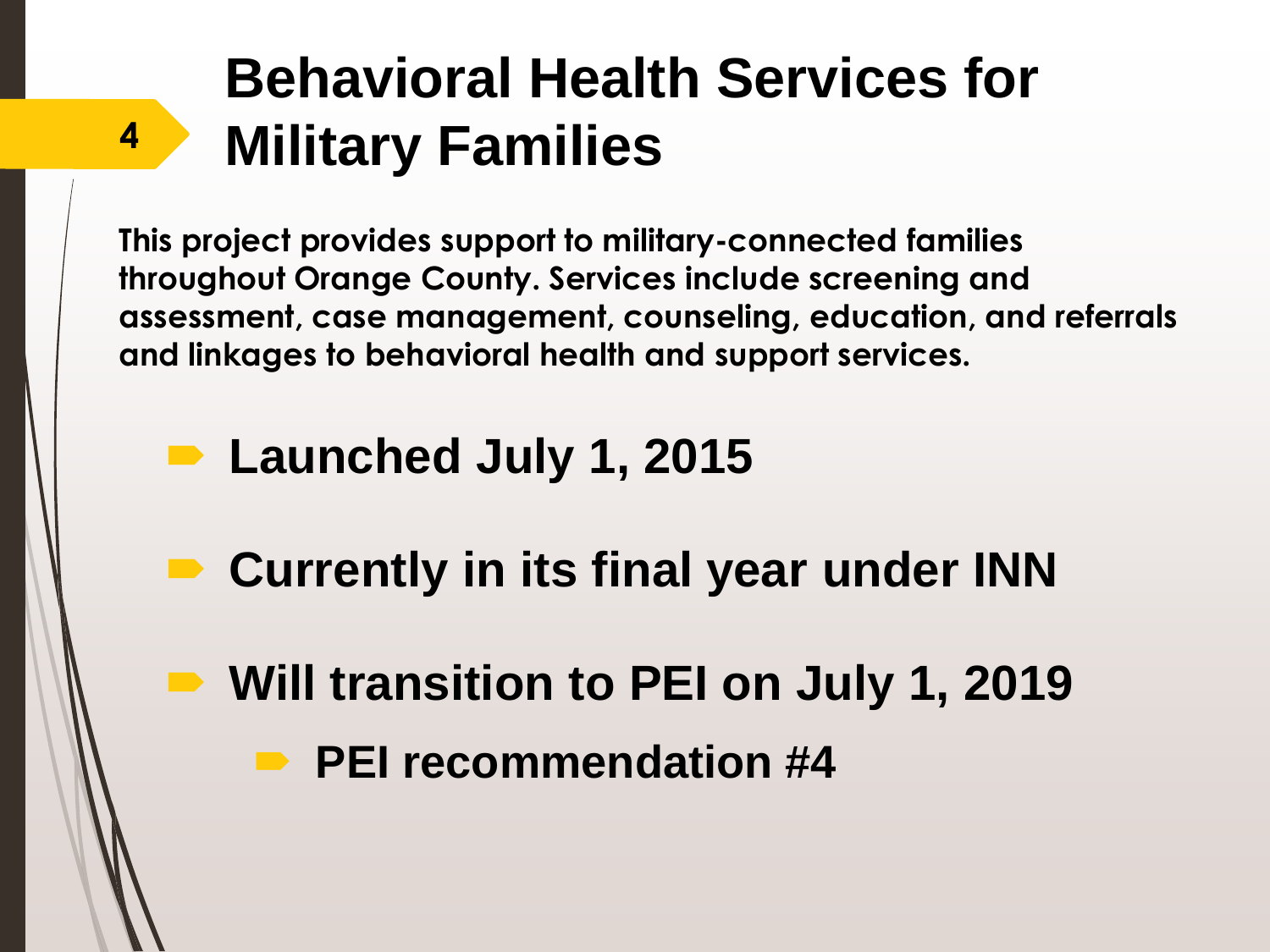## **Religious Leaders Behavioral s Health Training Services**

**This project provides basic behavioral health training to religious leaders from a variety of faith-based organizations throughout Orange County. Trained religious leaders, in turn, provide behavioral health skills trainings to community members.** 

#### ■ Launched July 1, 2015

- **Currently in its final year under INN**
- **Trainings may continue under PEI PEI recommendation #9**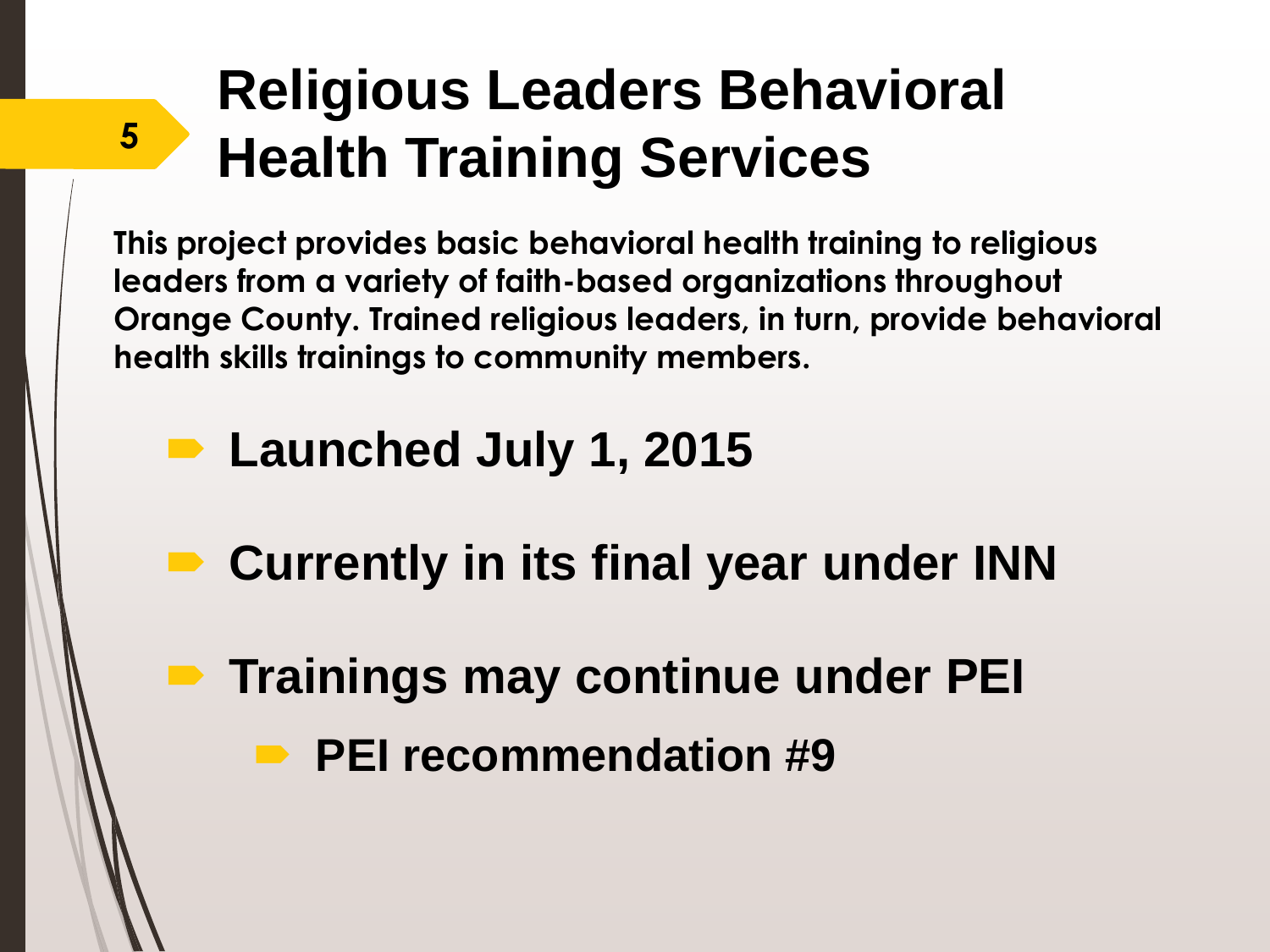## **Step Forward: On-site Engagement in Collaborative Courts <sup>6</sup>**

**This project utilizes peer counselors with experience and knowledge of behavioral health to provide on-site services at the Collaborative Courts. Services include: court outreach, participant and family engagement, behavioral health education courses, referrals and linkages to community resources, and supportive counseling.** 

- **Launched December 1, 2015**
- Currently in its final year under **INN** 
	- **HCA to begin discussions about continuation of project in Spring 2019**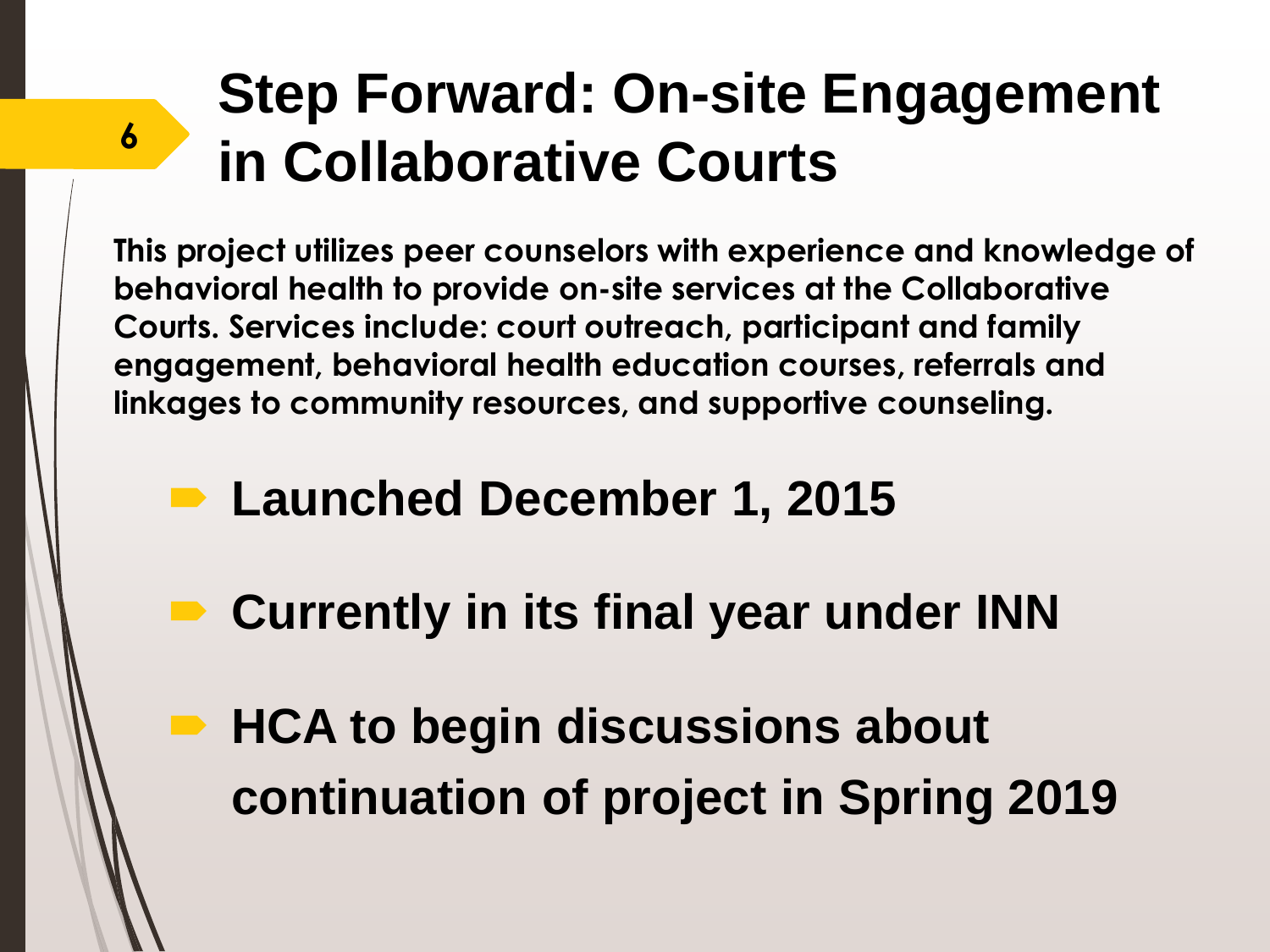## **Behavioral Health Services for Independent Living <sup>7</sup>**

**This project educates participants about the relationship between behavioral health management and independent living. Training modules include: health management, core/basic skills, daily living, social skills, and vocational skills.** 

- Launched July 1, 2017
- **Currently in Year 2 of services:**
	- **Outreach and engagement**
	- **Screening and assessment**
	- **Case management**
	- **Peer support**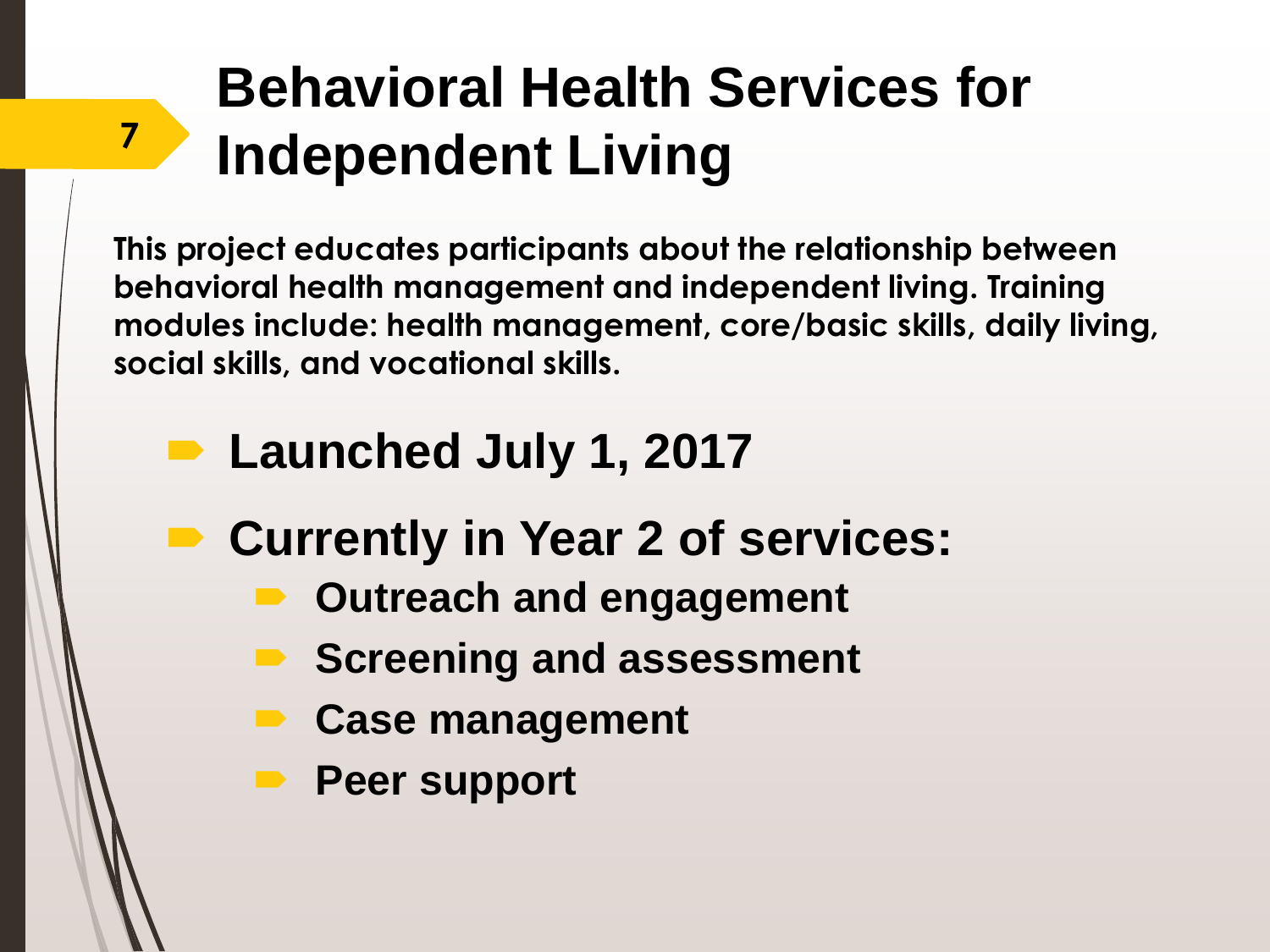## **Continuum of Care for Veterans and Military-Connected Families <sup>8</sup>**

**This project integrates military culture and services into Family Resource Centers (FRCs) throughout Orange County in order to train non-veteran organizations on how to identify, screen, and serve military connected families, as well as provide services on-site at the FRCs.**

- **Launched July 1, 2018**
- **Services began September 2018:**
	- **Outreach and engagement**
	- **B** Screening and assessment
		- **Military culture trainings**
		- **Counseling**
		- **Case management**
		- **Peer support**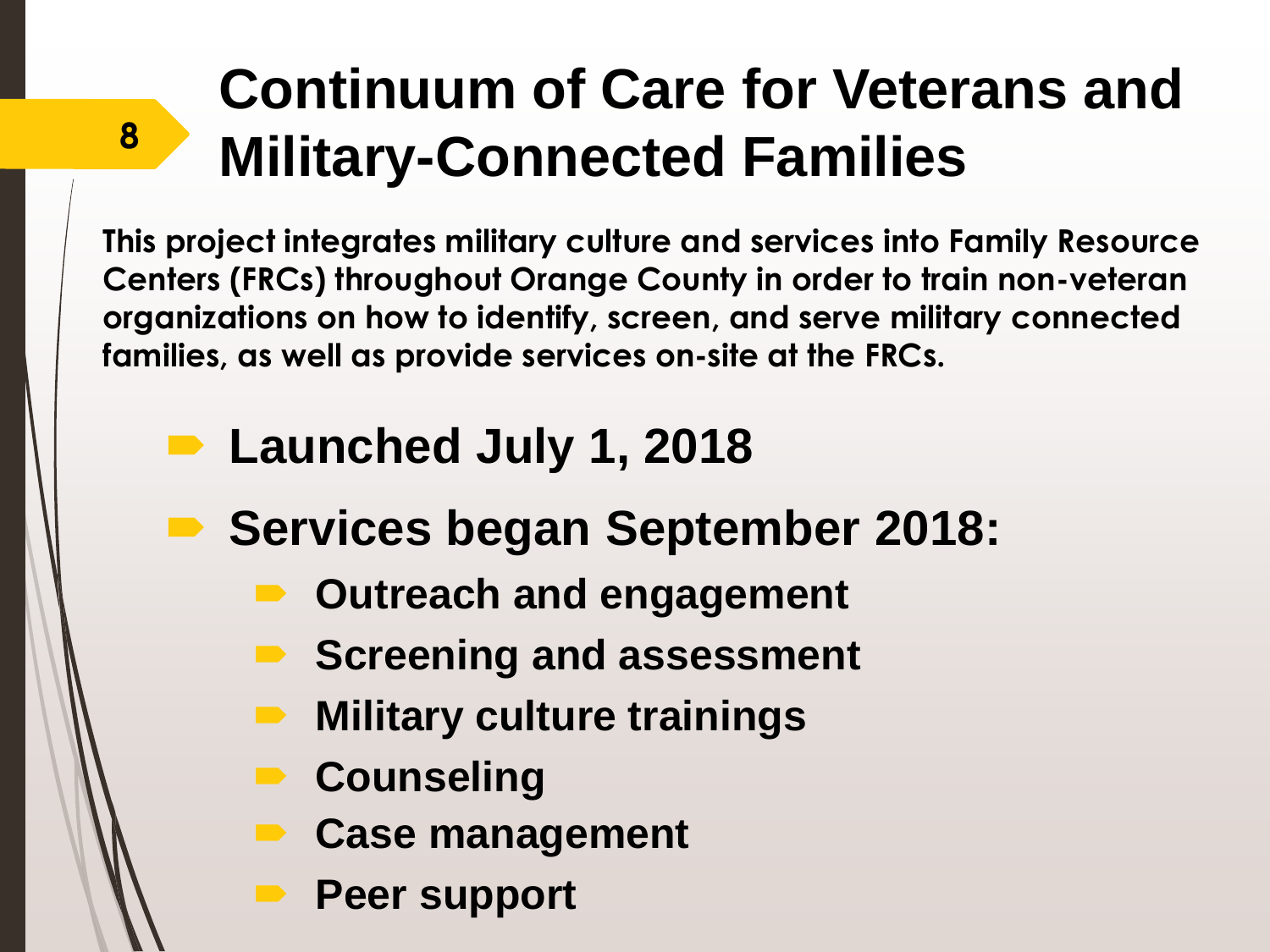# **Mental Health Technology Suite**

**The "Tech Suite" is a suite of mental health apps designed to increase access to mental health services** 

**Status update:**

- **Development and implementation**
- **Peer involvement**
- **Community input:** 
	- **Wellness Centers**
	- **Recovery Education Institute**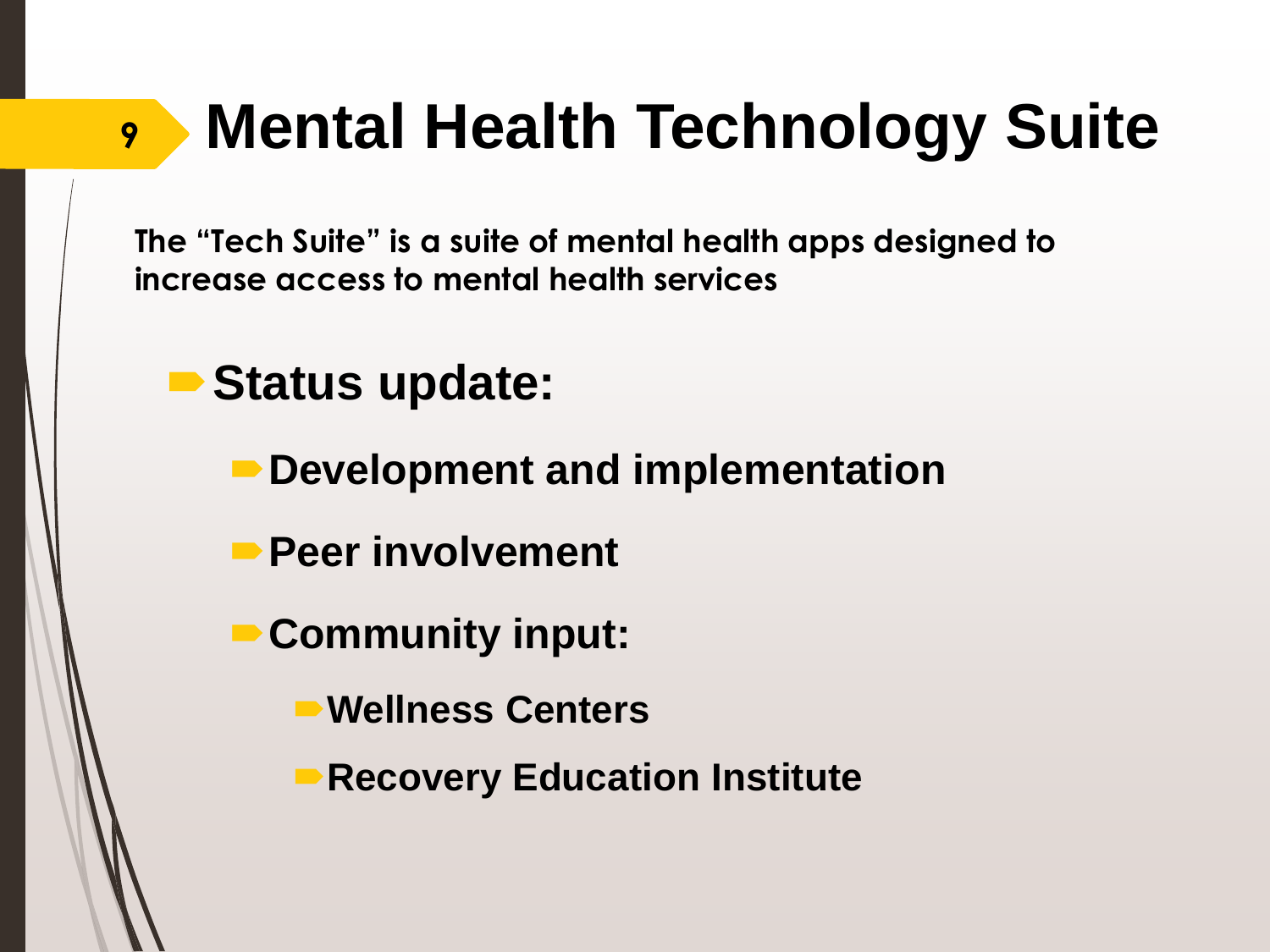#### **Future (potential) Projects**

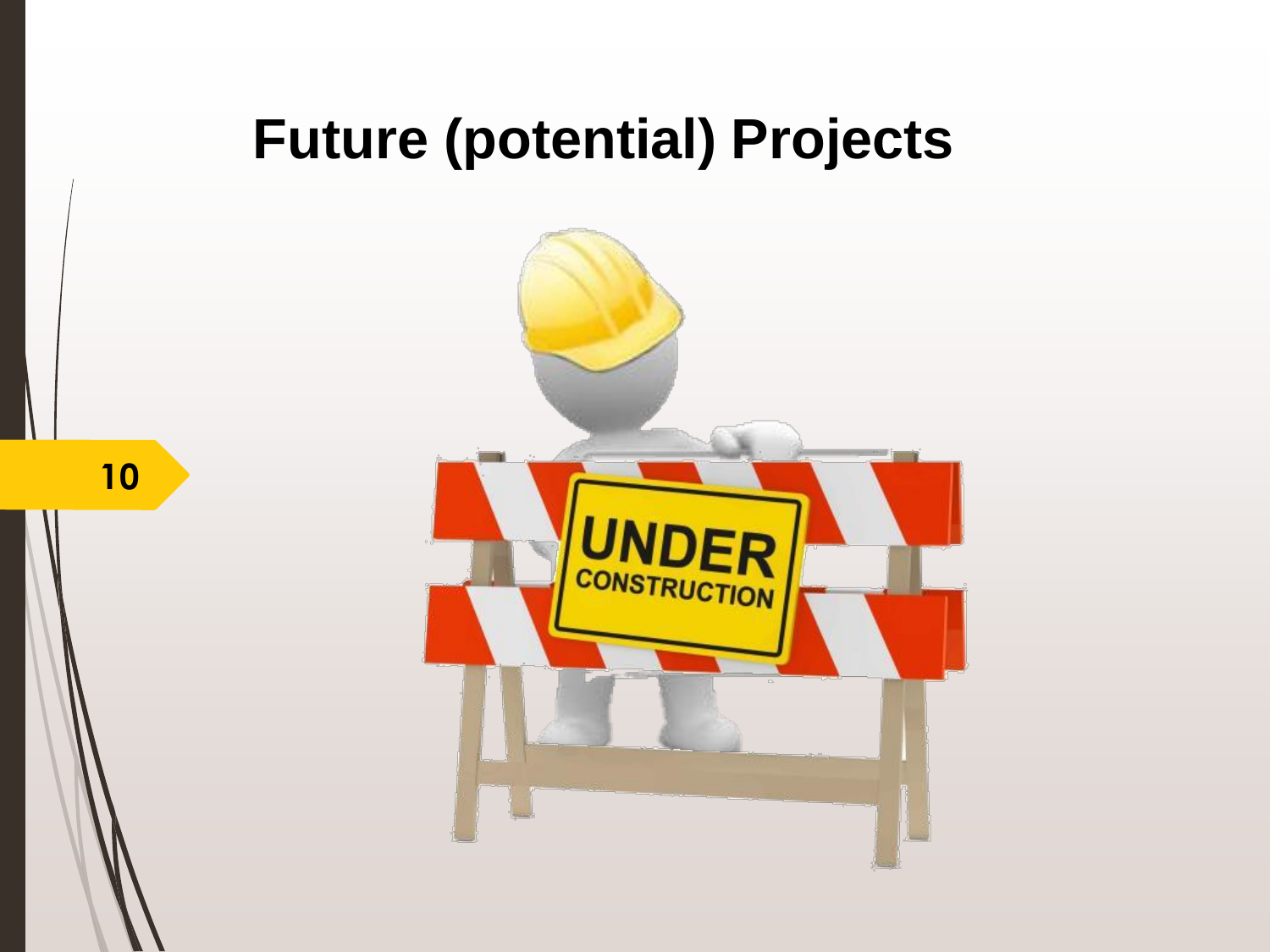#### **Future (potential) Projects 11**

- Statewide Early Psychosis Learning **Health Care Network**
- **Anita Street Innovation Concept** 
	- 1.0: Value-based contracting and OC **Community EQRO**
	- **1.1: Cross-system Peer Navigation** 
		- **1.2: Managed Behavioral Health Organization**

**Tech Suite for Children & Adolescents**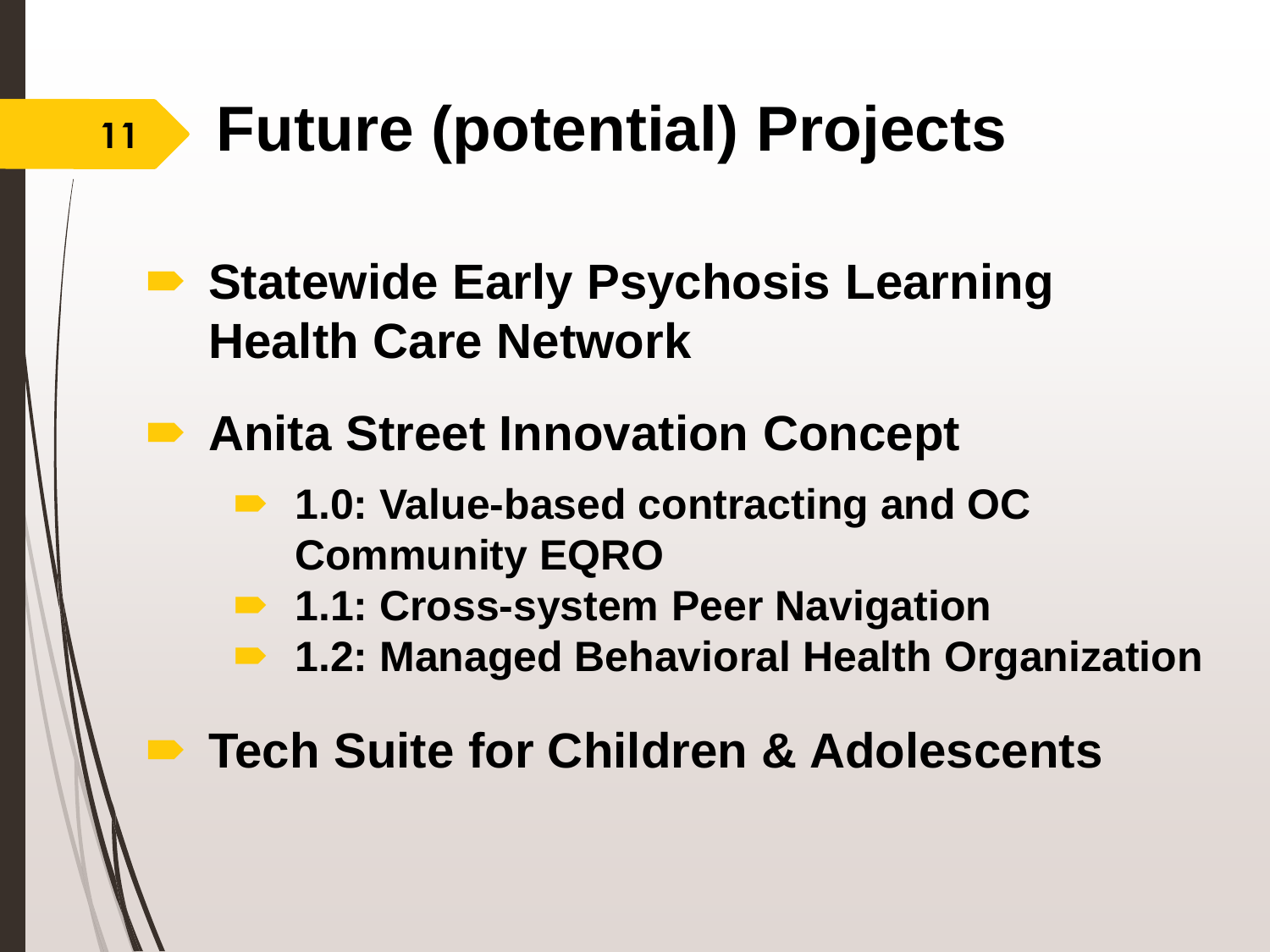### **INN Idea Generation Website**

#### **[www.ocmhsa.com](http://www.ocmhsa.com/)**

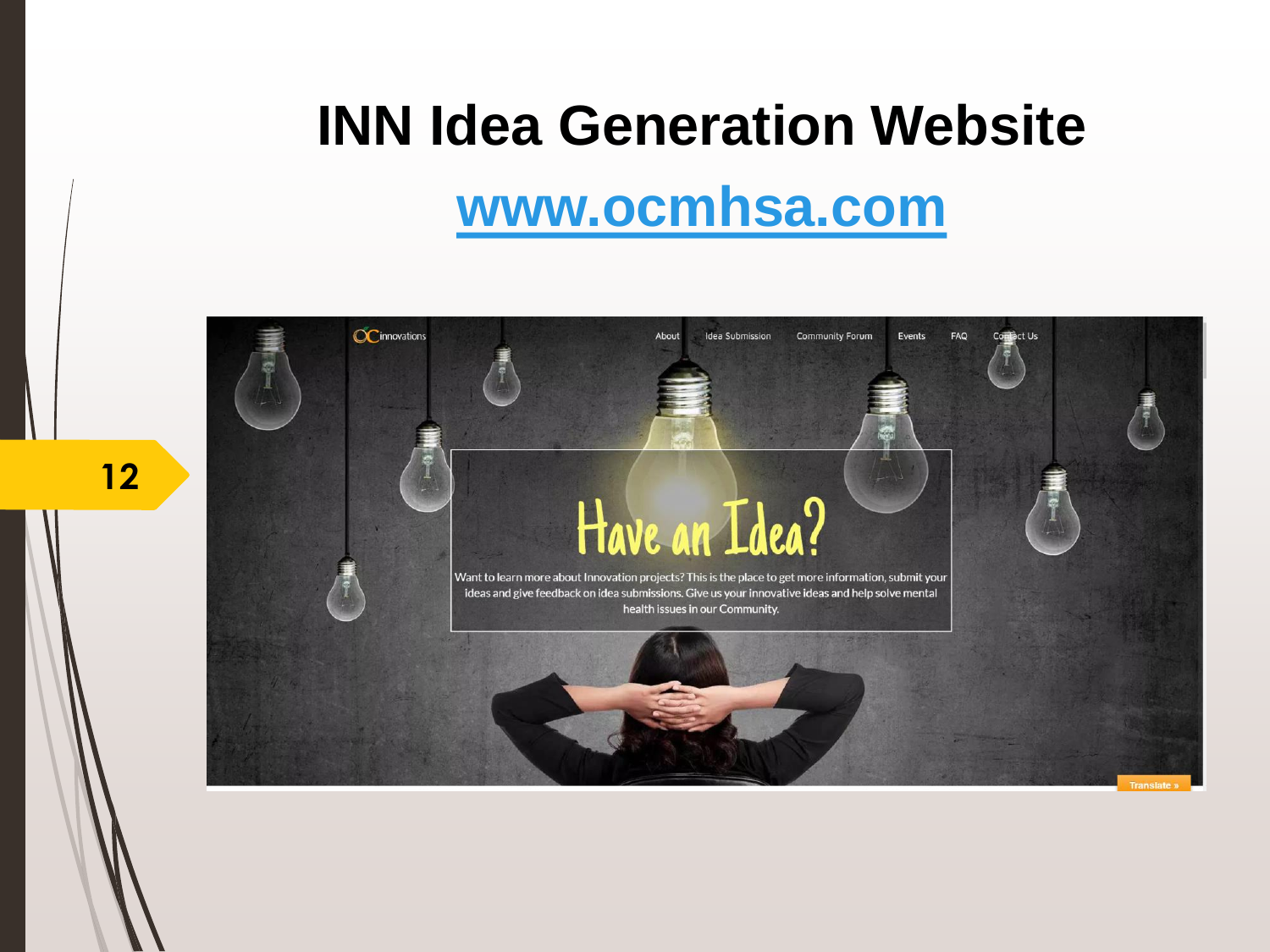# **INN Idea Generation Website**

- 22 projects currently posted on the **website and under review**
- **Community feedback and input needed**
- **Website feedback**

**13**

**"Contact us" for questions**